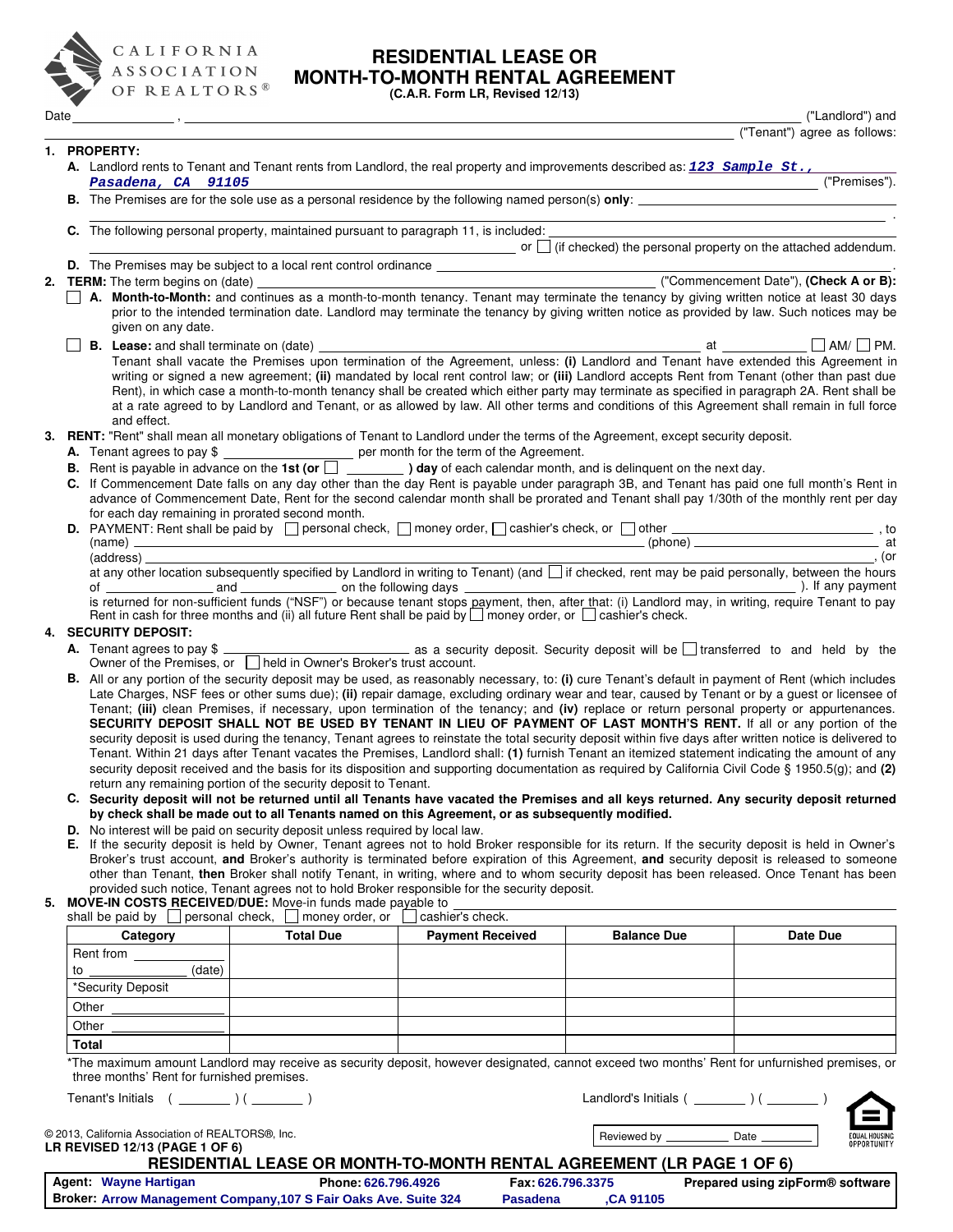Premises: Date: *Pasadena, CA 91105*

# **6. LATE CHARGE; RETURNED CHECKS:**

- **A.** Tenant acknowledges either late payment of Rent or issuance of a returned check may cause Landlord to incur costs and expenses, the exact amounts of which are extremely difficult and impractical to determine. These costs may include, but are not limited to, processing, enforcement and accounting expenses, and late charges imposed on Landlord. If any installment of Rent due from Tenant is not received by Landlord within 5 (or  $\Box$ \_\_\_\_\_\_ ) calendar days after the date due, or if a check is returned, Tenant shall pay to Landlord, respectively, an additional sum of \$ or % of the Rent due as a Late Charge and \$25.00 as a NSF fee for the first returned check and \$35.00 as a NSF fee for each additional returned check, either or both of which shall be deemed additional Rent.
- **B.** Landlord and Tenant agree that these charges represent a fair and reasonable estimate of the costs Landlord may incur by reason of Tenant's late or NSF payment. Any Late Charge or NSF fee due shall be paid with the current installment of Rent. Landlord's acceptance of any Late Charge or NSF fee shall not constitute a waiver as to any default of Tenant. Landlord's right to collect a Late Charge or NSF fee shall not be deemed an extension of the date Rent is due under paragraph 3 or prevent Landlord from exercising any other rights and remedies under this Agreement and as provided by law.

# **7. PARKING: (Check A or B)**

**A.** Parking is permitted as follows:

The right to parking  $\Box$  is  $\Box$  is not included in the Rent charged pursuant to paragraph 3. If not included in the Rent, the next included in the Rent, the next included in the Rent, the used for parking parking rental fee shall be an additional \$ **error month. Parking space(s)** are to be used for parking parking rental fee shall be an additional \$<br>properly licensed and operable motor vehicles, except for trailers, boats, campers, buses or trucks (other than pick-up trucks). Tenant shall park in assigned space(s) only. Parking space(s) are to be kept clean. Vehicles leaking oil, gas or other motor vehicle fluids shall not be parked on the Premises. Mechanical work or storage of inoperable vehicles is not permitted in parking space(s) or elsewhere on the Premises. .

**OR**  $\Box$  **B.** Parking is not permitted on the Premises.

# **8. STORAGE: (Check A or B)**

 $\Box$  **A.** Storage is permitted as follows:

The right to separate storage space  $\Box$  is,  $\Box$  is not, included in the Rent charged pursuant to paragraph 3. If not included in the Rent, storage space fee shall be an additional \$ \_\_\_\_\_\_\_\_\_\_\_\_\_\_\_\_\_\_\_\_\_\_\_\_\_\_\_ per month. Tenant shall store only personal property Tenant owns, and shall not store property claimed by another or in which another has any right, title or interest. Tenant shall not store any improperly packaged food or perishable goods, flammable materials, explosives, hazardous waste or other inherently dangerous material, or illegal substances.

**OR B.** Except for Tenant's personal property, contained entirely within the Premises, storage is not permitted on the Premises.<br>**9. UTILITIES:** Tenant agrees to pay for all utilities and services, and the following charge

**9. UTILITIES:** Tenant agrees to pay for all utilities and services, and the following charges: except **except** *except except except except except except except except except except except except except except except except except except except* Tenant shall pay Tenant's proportional share, as reasonably determined and directed by Landlord. If utilities are separately metered, Tenant shall place utilities in Tenant's name as of the Commencement Date. Landlord is only responsible for installing and maintaining one usable telephone jack and one telephone line to the Premises. Tenant shall pay any cost for conversion from existing utilities service provider. .

**10. CONDITION OF PREMISES:** Tenant has examined Premises and, if any, all furniture, furnishings, appliances, landscaping and fixtures, including smoke detector(s).

**(Check all that apply:)**

- **A.** Tenant acknowledges these items are clean and in operable condition, with the following exceptions:
- **B.** Tenant's acknowledgment of the condition of these items is contained in an attached statement of condition (C.A.R. Form MIMO).
- □ C. (i) Landlord will Deliver to Tenant a statement of condition (C.A.R. Form MIMO) □ within **3 days** after execution of this Agreement;  $\Box$  prior to the Commencement Date;  $\Box$  within **3 days** after the Commencement Date. **(ii)** Tenant shall complete and return the MIMO to Landlord within **3 (or ) days** after Delivery. Tenant's failure to return the MIMO within that time shall conclusively be deemed Tenant's Acknowledgement of the condition as stated in the
- **D.** Tenant will provide Landlord a list of items that are damaged or not in operable condition within **3 (or**  $\Box$ ) days after Commencement Date, not as a contingency of this Agreement but rather as an acknowledgment of the condition of the Premises. MIMO.

#### **E.** Other: **11. MAINTENANCE:**

. **A.** Tenant shall properly use, operate and safeguard Premises, including if applicable, any landscaping, furniture, furnishings and appliances, and all mechanical, electrical, gas and plumbing fixtures, and smoke alarms, and keep them and the Premises clean, sanitary and well ventilated. Tenant shall be responsible for checking and maintaining all carbon monoxide detectors and any additional phone lines beyond the one line and jack that Landlord shall provide and maintain. Tenant shall immediately notify Landlord, in writing, of any problem, malfunction or damage with any item on the property. Tenant shall be charged for all repairs or replacements caused by Tenant, pets, guests or licensees of Tenant, excluding ordinary wear and tear. Tenant shall be charged for all damage to Premises as a result of failure to report a problem in a timely manner. Tenant shall be charged for repair of drain blockages or stoppages, unless caused by defective plumbing parts or tree roots invading sewer lines. **B.**  $\Box$  Landlord  $\Box$  Tenant shall water the garden, landscaping, trees and shrubs, except:

| $\Box$ Landlord $\Box$ Tenant shall maintain the garden, landscaping, trees and shrubs, except: $\Box$<br>$\sim$ 1                                                                                                                                                                                                                 |                                                                                |
|------------------------------------------------------------------------------------------------------------------------------------------------------------------------------------------------------------------------------------------------------------------------------------------------------------------------------------|--------------------------------------------------------------------------------|
| such maintenance and charge Tenant to cover the cost of such maintenance.<br>F. The following items of personal property are included in the Premises without warranty and Landlord will not maintain, repair or<br>replace them: explanation of the state of the state of the state of the state of the state of the state of the |                                                                                |
| $T$ enant's Initials () ()                                                                                                                                                                                                                                                                                                         | Landlord's Initials $(\underline{\hspace{1cm}})$ ( $\underline{\hspace{1cm}})$ |
| <b>LR REVISED 12/13 (PAGE 2 OF 6)</b>                                                                                                                                                                                                                                                                                              | EQUAL HOUSING<br>OPPORTUNITY                                                   |

**RESIDENTIAL LEASE OR MONTH-TO-MONTH RENTAL AGREEMENT (LR PAGE 2 OF 6)**

.

.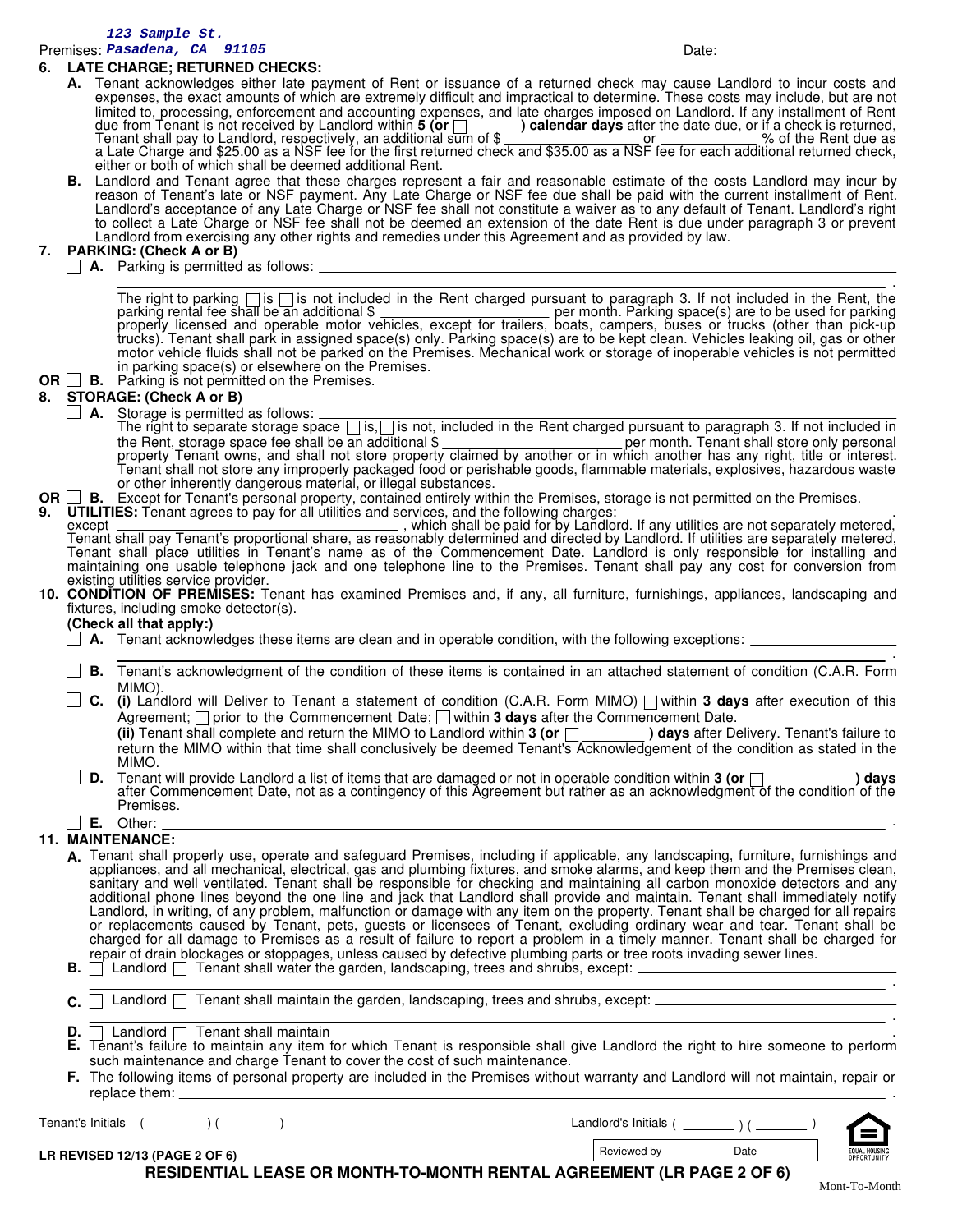### Premises: Date: *Pasadena, CA 91105*

**12. NEIGHBORHOOD CONDITIONS:** Tenant is advised to satisfy him or herself as to neighborhood or area conditions, including schools, proximity and adequacy of law enforcement, crime statistics, proximity of registered felons or offenders, fire protection, other governmental services, availability, adequacy and cost of any wired, wireless internet connections or other telecommunications or other technology services and installations, proximity to commercial, industrial or agricultural activities, existing and proposed transportation, construction and development that may affect noise, view, or traffic, airport noise, noise or odor from any source, wild and domestic animals, other nuisances, hazards, or circumstances, cemeteries, facilities and condition of common areas, conditions and influences of significance to certain cultures and/or religions, and personal needs, requirements and preferences of Tenant.

- **13. PETS:** Unless otherwise provided in California Civil Code § 54.2, no animal or pet shall be kept on or about the Premises without Landlord's prior written consent, except: .
- 14.  $\Box$  (If checked) NO SMOKING: No smoking of any substance is allowed on the Premises or common areas. If smoking does occur on the Premises or common areas, (i) Tenant is responsible for all damage caused by the smoking including, but not limited to stains, burns, odors and removal of debris; (ii) Tenant is in breach of this Agreement; (iii) Tenant, guests, and all others may be required to leave the Premises; and (iv) Tenant acknowledges that in order to remove odor caused by smoking, Landlord may need to replace carpet and drapes and paint the entire premises regardless of when these items were last cleaned, replaced, or repainted. Such actions and other necessary steps will impact the return of any security deposit. The Premises or common areas may be subject to a local non-smoking ordinance.

# **15. RULES/REGULATIONS:**

- **A.** Tenant agrees to comply with all Landlord rules and regulations that are at any time posted on the Premises or delivered to Tenant. Tenant shall not, and shall ensure that guests and licensees of Tenant shall not, disturb, annoy, endanger or interfere with other tenants of the building or neighbors, or use the Premises for any unlawful purposes, including, but not limited to, using, manufacturing, selling, storing or transporting illicit drugs or other contraband, or violate any law or ordinance, or commit a waste or nuisance on or about the Premises.
- **B. (If applicable, check one)**
- 1. Landlord shall provide Tenant with a copy of the rules and regulations within \_\_\_\_\_ days or .

**OR**  $\boxed{\phantom{a}}$  2. Tenant has been provided with, and acknowledges receipt of, a copy of the rules and regulations.

# **16.** (If checked) **CONDOMINIUM; PLANNED UNIT DEVELOPMENT:**

- **A.** The Premises are a unit in a condominium, planned unit development, common interest subdivision or other development governed by a homeowners' association ("HOA"). The name of the HOA is .
	- Tenant agrees to comply with all HOA covenants, conditions and restrictions, bylaws, rules and regulations and decisions ("HOA Rules"). Landlord shall provide Tenant copies of HOA Rules, if any. Tenant shall reimburse Landlord for any fines or charges imposed by HOA or other authorities, due to any violation by Tenant, or the guests or licensees of Tenant.
- **B. (Check one)**
	- **1.** The state of the Manuson of the HOA Rules within **and the Second Control of the Second Control** caps and the Manuson of the HOA Rules within **and the Second Control capacity** days . or
- **OR 2.** Tenant has been provided with, and acknowledges receipt of, a copy of the HOA Rules.
- **17. ALTERATIONS; REPAIRS:** Unless otherwise specified by law or paragraph 29C, without Landlord's prior written consent, **(i)** Tenant shall not make any repairs, alterations or improvements in or about the Premises including: painting, wallpapering, adding or changing locks, installing antenna or satellite dish(es), placing signs, displays or exhibits, or using screws, fastening devices, large nails or adhesive materials; **(ii)** Landlord shall not be responsible for the costs of alterations or repairs made by Tenant; **(iii)** Tenant shall not deduct from Rent the costs of any repairs, alterations or improvements; and **(iv)** any deduction made by Tenant shall be considered unpaid Rent.

# **18. KEYS; LOCKS:**

**A.** Tenant acknowledges receipt of (or Tenant will receive prior to the Commencement Date, or  $\Box$  \_\_\_\_\_\_\_<br>E =  $\Box$  key(s) to Premises,  $\Box$  \_\_\_\_\_\_ remote control device(s) for garage door/gate operation

 $\Box$  remote control device(s) for garage door/gate opener(s),

- key(s) to mailbox, ,
	- key(s) to common area(s), .
		-
- **B.** Tenant acknowledges that locks to the Premises  $\Box$  have,  $\Box$  have not, been re-keyed.
- **C.** If Tenant re-keys existing locks or opening devices, Tenant shall immediately deliver copies of all keys to Landlord. Tenant shall pay all costs and charges related to loss of any keys or opening devices. Tenant may not remove locks, even if installed by Tenant.

#### **19. ENTRY:**

- **A.** Tenant shall make Premises available to Landlord or Landlord's representative for the purpose of entering to make necessary or agreed repairs, (including, but not limited to, installing, repairing, testing, and maintaining smoke detectors and carbon monoxide devices, and bracing, anchoring or strapping water heaters), decorations, alterations, or improvements, or to supply necessary or agreed services, or to show Premises to prospective or actual purchasers, tenants, mortgagees, lenders, appraisers, or contractors.
- **B.** Landlord and Tenant agree that 24-hour written notice shall be reasonable and sufficient notice, except as follows: (1) 48-hour written notice is required to conduct an inspection of the Premises prior to the Tenant moving out, unless the Tenant waives the right to such notice. (2) If Landlord has in writing informed Tenant that the Premises are for sale and that Tenant will be notified orally to show the premises (C.A.R. Form NSE), then, for the next 120 days following the delivery of the NSE, notice may be given orally to show the Premises to actual or prospective purchasers. (3) No written notice is required if Landlord and Tenant orally agree to an entry for agreed services or repairs if the date and time of entry are within one week of the oral agreement. (4) No notice is required: **(i)** to enter in case of an emergency; **(ii)** if the Tenant is present and consents at the time of entry; or **(iii)** if the Tenant has abandoned or surrendered the Premises.
- **C.** (If checked) Tenant authorizes the use of a keysafe/lockbox to allow entry into the Premises and agrees to sign a keysafe/lockbox addendum (C.A.R. Form KLA).
- **20. SIGNS:** Tenant authorizes Landlord to place FOR SALE/LEASE signs on the Premises.
- **21. ASSIGNMENT; SUBLETTING:** Tenant shall not sublet all or any part of Premises, or assign or transfer this Agreement or any interest in it, without Landlord's prior written consent. Unless such consent is obtained, any assignment, transfer or subletting of Premises or this Agreement or tenancy, by voluntary act of Tenant, operation of law or otherwise, shall, at the option of Landlord, terminate this Agreement. Any proposed assignee, transferee or sublessee shall submit to Landlord an application and credit information for Landlord's approval and, if approved, sign a separate written agreement with Landlord and Tenant. Landlord's consent to any one assignment, transfer or sublease, shall not be construed as consent to any subsequent assignment, transfer or sublease and does not release Tenant of Tenant's obligations under this Agreement.

Tenant's Initials ( ) ( ) Landlord's Initials ( ) ( ) Reviewed by Date **LR REVISED 12/13 (PAGE 3 OF 6)**





**RESIDENTIAL LEASE OR MONTH-TO-MONTH RENTAL AGREEMENT (LR PAGE 3 OF 6)**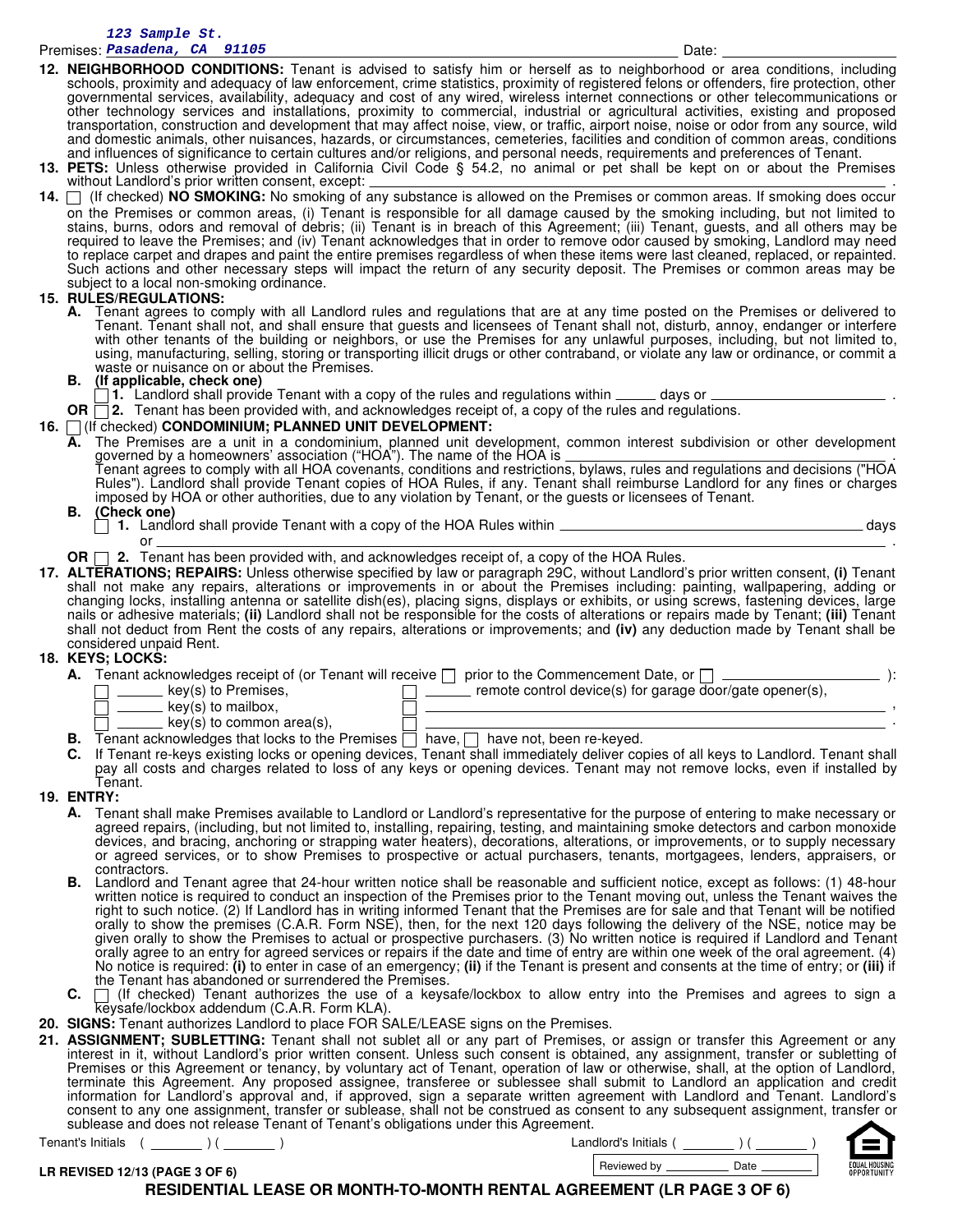- **22. JOINT AND INDIVIDUAL OBLIGATIONS:** If there is more than one Tenant, each one shall be individually and completely responsible for the performance of all obligations of Tenant under this Agreement, jointly with every other Tenant, and individually, whether or not in possession.
- **23.** □ LEAD-BASED PAINT (If checked): Premises were constructed prior to 1978. In accordance with federal law, Landlord gives and Tenant acknowledges receipt of the disclosures on the attached form (C.A.R. Form FLD) and a federally approved lead pamphlet.
- **24. MILITARY ORDNANCE DISCLOSURE:** (If applicable and known to Landlord) Premises are located within one mile of an area once used for military training, and may contain potentially explosive munitions.
- 25. **PERIODIC PEST CONTROL:** Landlord has entered into a contract for periodic pest control treatment of the Premises and shall give Tenant a copy of the notice originally given to Landlord by the pest control company.
- **26.** □ METHAMPHETAMINE CONTAMINATION: Prior to signing this Agreement, Landlord has given Tenant a notice that a health official has issued an order prohibiting occupancy of the property because of methamphetamine contamination. A copy of the notice and order are attached.
- **MEGAN'S LAW DATABASE DISCLOSURE:** Notice: Pursuant to Section 290.46 of the Penal Code, information about specified **27.** registered sex offenders is made available to the public via an Internet Web site maintained by the Department of Justice at www.meganslaw.ca.gov. Depending on an offender's criminal history, this information will include either the address at which the offender resides or the community of residence and ZIP Code in which he or she resides. (Neither Landlord nor Brokers, if any, are required to check this website. If Tenant wants further information, Tenant should obtain information directly from this website.)

#### **28. POSSESSION:**

Tenant is not in possession of the Premises. If Landlord is unable to deliver possession of Premises on Commencement Date, **A.** such Date shall be extended to the date on which possession is made available to Tenant. If Landlord is unable to deliver **) calendar days** after agreed Commencement Date, Tenant may terminate this Agreement possession within **5 (or** by giving written notice to Landlord, and shall be refunded all Rent and security deposit paid. Possession is deemed terminated when Tenant has returned all keys to the Premises to Landlord.

**B.** Tenant is already in possession of the Premises.

# **29. TENANT'S OBLIGATIONS UPON VACATING PREMISES:**

- **A.** Upon termination of this Agreement, Tenant shall: **(i)** give Landlord all copies of all keys or opening devices to Premises, including any common areas; **(ii)** vacate and surrender Premises to Landlord, empty of all persons; **(iii)** vacate any/all parking and/or storage space; **(iv)** clean and deliver Premises, as specified in paragraph C below, to Landlord in the same condition as referenced in paragraph 10; **(v)** remove all debris; **(vi)** give written notice to Landlord of Tenant's forwarding address; and **(vii)** .
- of Landlord upon termination. Landlord may charge Tenant for restoration of the Premises to the condition it was in prior to any **B.** All alterations/improvements made by or caused to be made by Tenant, with or without Landlord's consent, become the property alterations/improvements.
- **C. Right to Pre-Move-Out Inspection and Repairs: (i)** After giving or receiving notice of termination of a tenancy (C.A.R. Form NTT), or before the end of a lease, Tenant has the right to request that an inspection of the Premises take place prior to termination of the lease or rental (C.A.R. Form NRI). If Tenant requests such an inspection, Tenant shall be given an opportunity to remedy identified deficiencies prior to termination, consistent with the terms of this Agreement. **(ii)** Any repairs or alterations made to the Premises as a result of this inspection (collectively, "Repairs") shall be made at Tenant's expense. Repairs may be performed by Tenant or through others, who have adequate insurance and licenses and are approved by Landlord. The work shall comply with applicable law, including governmental permit, inspection and approval requirements. Repairs shall be performed in a good, skillful manner with materials of quality and appearance comparable to existing materials. It is understood that exact restoration of appearance or cosmetic items following all Repairs may not be possible. **(iii)** Tenant shall: **(a)** obtain receipts for Repairs performed by others; **(b)** prepare a written statement indicating the Repairs performed by Tenant and the date of such Repairs; and **(c)** provide copies of receipts and statements to Landlord prior to termination. Paragraph 29C does not apply when the tenancy is terminated pursuant to California Code of Civil Procedure § 1161(2), (3) or (4).
- **30. BREACH OF CONTRACT; EARLY TERMINATION:** In addition to any obligations established by paragraph 29, in the event of termination by Tenant prior to completion of the original term of the Agreement, Tenant shall also be responsible for lost Rent, rental commissions, advertising expenses and painting costs necessary to ready Premises for re-rental. Landlord may withhold any such amounts from Tenant's security deposit.
- **31. TEMPORARY RELOCATION:** Subject to local law, Tenant agrees, upon demand of Landlord, to temporarily vacate Premises for a reasonable period, to allow for fumigation (or other methods) to control wood destroying pests or organisms, or other repairs to Premises. Tenant agrees to comply with all instructions and requirements necessary to prepare Premises to accommodate pest control, fumigation or other work, including bagging or storage of food and medicine, and removal of perishables and valuables. Tenant shall only be entitled to a credit of Rent equal to the per diem Rent for the period of time Tenant is required to vacate Premises.
- **32. DAMAGE TO PREMISES:** If, by no fault of Tenant, Premises are totally or partially damaged or destroyed by fire, earthquake, accident or other casualty that render Premises totally or partially uninhabitable, either Landlord or Tenant may terminate this Agreement by giving the other written notice. Rent shall be abated as of the date Premises become totally or partially uninhabitable. The abated amount shall be the current monthly Rent prorated on a 30-day period. If the Agreement is not terminated, Landlord shall promptly repair the damage, and Rent shall be reduced based on the extent to which the damage interferes with Tenant's reasonable use of Premises. If damage occurs as a result of an act of Tenant or Tenant's guests, only Landlord shall have the right of termination, and no reduction in Rent shall be made.
- **33. INSURANCE:** Tenant's or guest's personal property and vehicles are not insured by Landlord, manager or, if applicable, HOA, against loss or damage due to fire, theft, vandalism, rain, water, criminal or negligent acts of others, or any other cause. **Tenant is advised to carry Tenant's own insurance (renter's insurance) to protect Tenant from any such loss or damage.** Tenant shall comply with any requirement imposed on Tenant by Landlord's insurer to avoid: **(i)** an increase in Landlord's insurance premium (or Tenant shall pay for the increase in premium); or **(ii)** loss of insurance.
- **34. WATERBEDS:** Tenant shall not use or have waterbeds on the Premises unless: **(i)** Tenant obtains a valid waterbed insurance policy; **(ii)** Tenant increases the security deposit in an amount equal to one-half of one month's Rent; and **(iii)** the bed conforms to the floor load capacity of Premises.

**35. WAIVER:** The waiver of any breach shall not be construed as a continuing waiver of the same or any subsequent breach.

Tenant's Initials ( ) ( )

Landlord's Initials ( <u>\_\_\_\_\_\_\_</u> ) ( \_\_\_\_\_\_ )



**LR REVISED 12/13 (PAGE 4 OF 6)** Date **LR REVISED 12/13 (PAGE 4 OF 6)** 

**RESIDENTIAL LEASE OR MONTH-TO-MONTH RENTAL AGREEMENT (LR PAGE 4 OF 6)**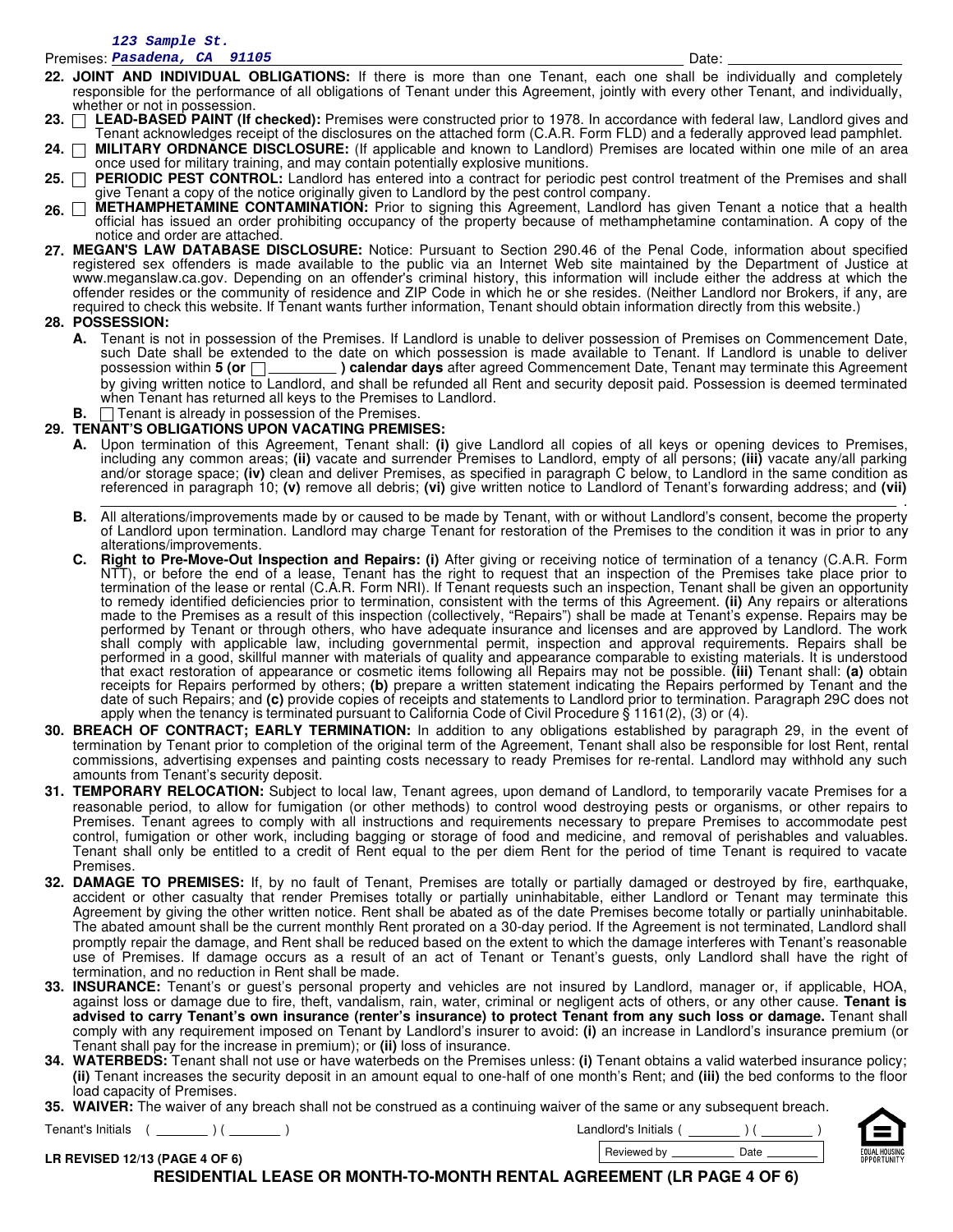Premises: Date: *Pasadena, CA 91105*

| 36. NOTICE: Notices may be served at the following address, or at any other location subsequently designated: |  |         |  |
|---------------------------------------------------------------------------------------------------------------|--|---------|--|
| Landlord:                                                                                                     |  | Геnant: |  |

**37. TENANT ESTOPPEL CERTIFICATE:** Tenant shall execute and return a tenant estoppel certificate delivered to Tenant by Landlord or Landlord's agent within **3 days** after its receipt. Failure to comply with this requirement shall be deemed Tenant's acknowledgment that the tenant estoppel certificate is true and correct, and may be relied upon by a lender or purchaser.

# **38. REPRESENTATION:**

Tenant's rental application are accurate. Landlord requires all occupants 18 years of age or older and all emancipated minors to complete a lease rental application. Tenant acknowledges this requirement and agrees to notify Landlord when any occupant of the Premises reaches the age of 18 or becomes an emancipated minor. Tenant authorizes Landlord and Broker(s) to obtain Tenant's credit report periodically during the tenancy in connection with the modification or enforcement of this Agreement. Landlord may cancel this Agreement: **(i)** before occupancy begins; **(ii)** upon disapproval of the credit report(s); or **(iii)** at any time, upon discovering that information in Tenant's application is false. A negative credit report reflecting on Tenant's record may be submitted to a credit reporting agency if Tenant fails to fulfill the terms of payment and other obligations under this Agreement. **A. TENANT REPRESENTATION; OBLIGATIONS REGARDING OCCUPANTS; CREDIT:** Tenant warrants that all statements in

**B. LANDLORD REPRESENTATIONS:** Landlord warrants, that unless otherwise specified in writing, Landlord is unaware of **(i)** any recorded Notices of Default affecting the Premise; **(ii)** any delinquent amounts due under any loan secured by the Premises; and **(iii)** any bankruptcy proceeding affecting the Premises.

### **39. MEDIATION:**

- **A.** Consistent with paragraphs B and C below, Landlord and Tenant agree to mediate any dispute or claim arising between them out of this Agreement, or any resulting transaction, before resorting to court action. Mediation fees, if any, shall be divided equally among the parties involved. If, for any dispute or claim to which this paragraph applies, any party commences an action without first attempting to resolve the matter through mediation, or refuses to mediate after a request has been made, then that party shall not be entitled to recover attorney fees, even if they would otherwise be available to that party in any such action.
- **B.** The following matters are excluded from mediation: **(i)** an unlawful detainer action; **(ii)** the filing or enforcement of a mechanic's lien; and **(iii)** any matter within the jurisdiction of a probate, small claims or bankruptcy court. The filing of a court action to enable the recording of a notice of pending action, for order of attachment, receivership, injunction, or other provisional remedies, shall not constitute a waiver of the mediation provision.
- **C.** Landlord and Tenant agree to mediate disputes or claims involving Listing Agent, Leasing Agent or property manager ("Broker"), provided Broker shall have agreed to such mediation prior to, or within a reasonable time after, the dispute or claim is presented to such Broker. Any election by Broker to participate in mediation shall not result in Broker being deemed a party to this Agreement.
- **40. ATTORNEY FEES:** In any action or proceeding arising out of this Agreement, the prevailing party between Landlord and Tenant shall be entitled to reasonable attorney fees and costs, except as provided in paragraph 39A.
- **41. C.A.R. FORM:** C.A.R. Form means the specific form referenced or another comparable form agreed to by the parties.
- **42. OTHER TERMS AND CONDITIONS; SUPPLEMENTS:** Interpreter/Translator Agreement (C.A.R. Form ITA); Keysafe/Lockbox Addendum (C.A.R. Form KLA);  $\Box$  Lead-Based Paint and Lead-Based Paint Hazards Disclosure (C.A.R. Form FLD);

 $\Box$  Landlord in Default Addendum (C.A.R. Form LID)

The following ATTACHED supplements are incorporated in this Agreement:

**43. TIME OF ESSENCE; ENTIRE CONTRACT; CHANGES:** Time is of the essence. All understandings between the parties are incorporated in this Agreement. Its terms are intended by the parties as a final, complete and exclusive expression of their Agreement with respect to its subject matter, and may not be contradicted by evidence of any prior agreement or contemporaneous oral agreement. If any provision of this Agreement is held to be ineffective or invalid, the remaining provisions will nevertheless be given full force and effect. Neither this Agreement nor any provision in it may be extended, amended, modified, altered or changed except in writing. This Agreement is subject to California landlord-tenant law and shall incorporate all changes required by amendment or successors to such law. This Agreement and any supplement, addendum or modification, including any copy, may be signed in two or more counterparts, all of which shall constitute one and the same writing.

#### **44. AGENCY:**

**A. CONFIRMATION:** The following agency relationship(s) are hereby confirmed for this transaction:

Listing Agent: (Print firm name) \_

is the agent of (check one):  $\Box$  the Landlord exclusively; or  $\Box$  both the Landlord and Tenant.

Leasing Agent: (Print firm name)

(if not same as Listing Agent) is the agent of (check one):  $\Box$  the Tenant exclusively; or  $\Box$  the Landlord exclusively; or both the Tenant and Landlord.

- **B. DISCLOSURE:** (If checked): The term of this lease exceeds one year. A disclosure regarding real estate agency relationships (C.A.R. Form AD) has been provided to Landlord and Tenant, who each acknowledge its receipt.
- **45. TENANT COMPENSATION TO BROKER:** Upon execution of this Agreement, Tenant agrees to pay compensation to Broker as specified in a separate written agreement between Tenant and Broker.

Tenant's Initials ( ) ( )

Landlord's Initials ( $\rule{1em}{0.15mm}$ ) ( Reviewed by Date



**LR REVISED 12/13 (PAGE 5 OF 6)**

**RESIDENTIAL LEASE OR MONTH-TO-MONTH RENTAL AGREEMENT (LR PAGE 5 OF 6)**